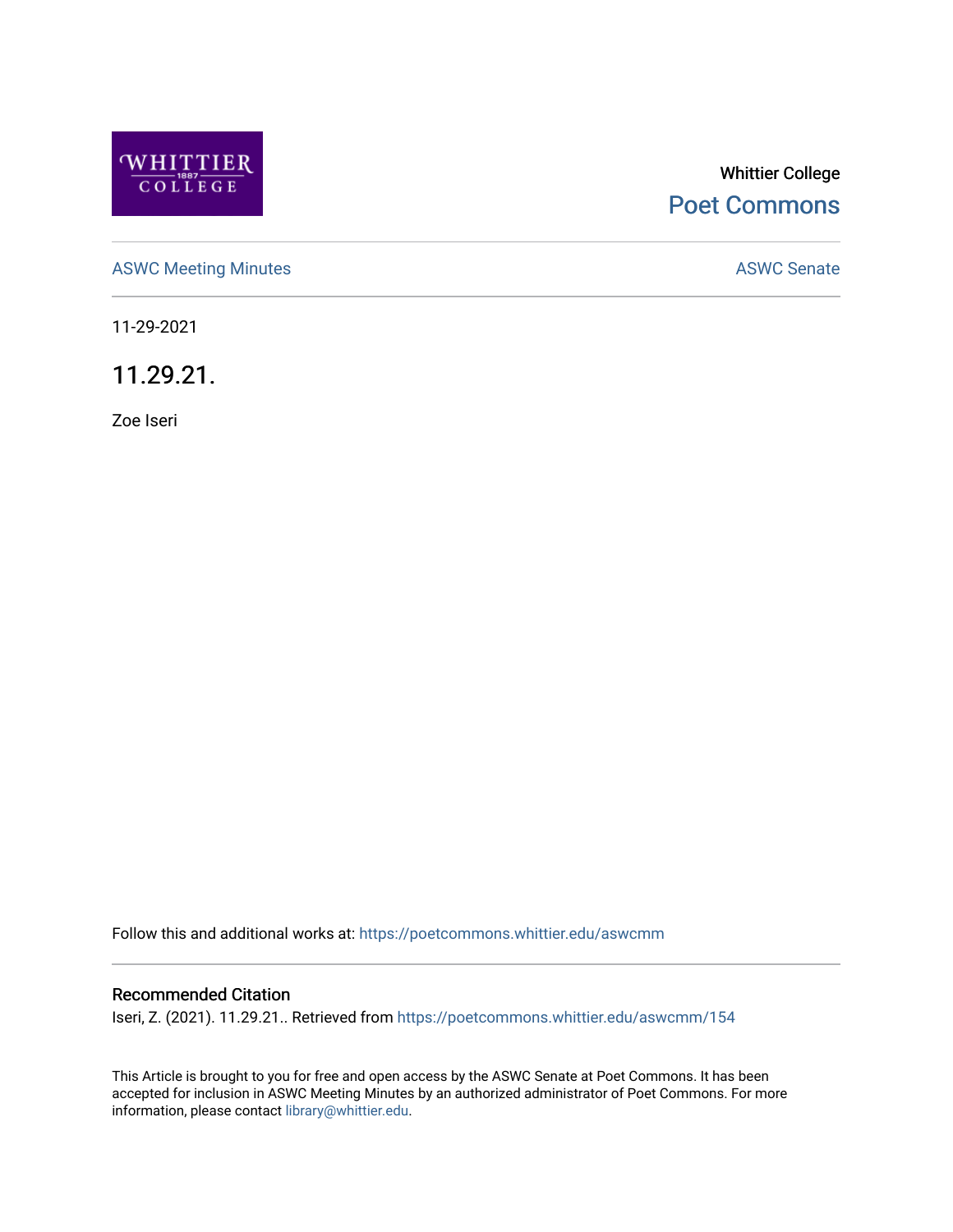

#### **Meeting Minutes for 11/29/21**

- **I. The meeting is called to order at 7:09 pm**
- **II. Moment of Silence/Inspirational quote**
	- **A.** INSPIRATIONAL QUOTE
	- **B.** Read By: Sen. Wainwright

### **III. Mission Statement**

- **A.** The ASWC Senate, as the governing body of the Associated Students of Whittier College, is dedicated to the betterment of the college as an institution and as a member of the broader community. The Senate shall assist on-campus clubs and organizations in creating, promoting, and implementing dynamic programs and events that involve students and add value to their educational experience. This body will act as an open forum for students to voice their opinions and desires, always keeping the best interests of the ASWC in mind. In all its actions, the Senate will serve the students first with integrity, dedication, responsibility, and humility.
- **B.** Read By: Sen Bautista

#### **IV. Roll Call – Secretary Iseri**

- **A. Present:** President Hagan Martin, Vice President Brost, Treasurer Estrada, Director Benn, Director Pena, Senator Waldorf, Senator Flores, Senator Garrison, Senator Maldonado, Senator Lyle-Temple, Senator Duenas, Senator Wainwright, Senator Johnson, Senator Weber, Senator Coco, Senator Bautista, Senator Holoman
- **B. Absent excused:**
- **C. Unexcused:** Senator Garrison

### **V. Minutes Amendment/Approval**

- **1.** Sen Maldonado
- **2.** Sen Flores
- **VI. Public Voice**
	- **A.** N/A

# **VII. President's Message -** *President Hagan-Martin*

**A.** N/A

### **VIII. Treasurer's Report -** *Treasurer Estrada*

- **A.** Will send out reimbursements for the year
- **B. ASWC Accounts:**
	- **1. General Fund Balance:** \$27,995.75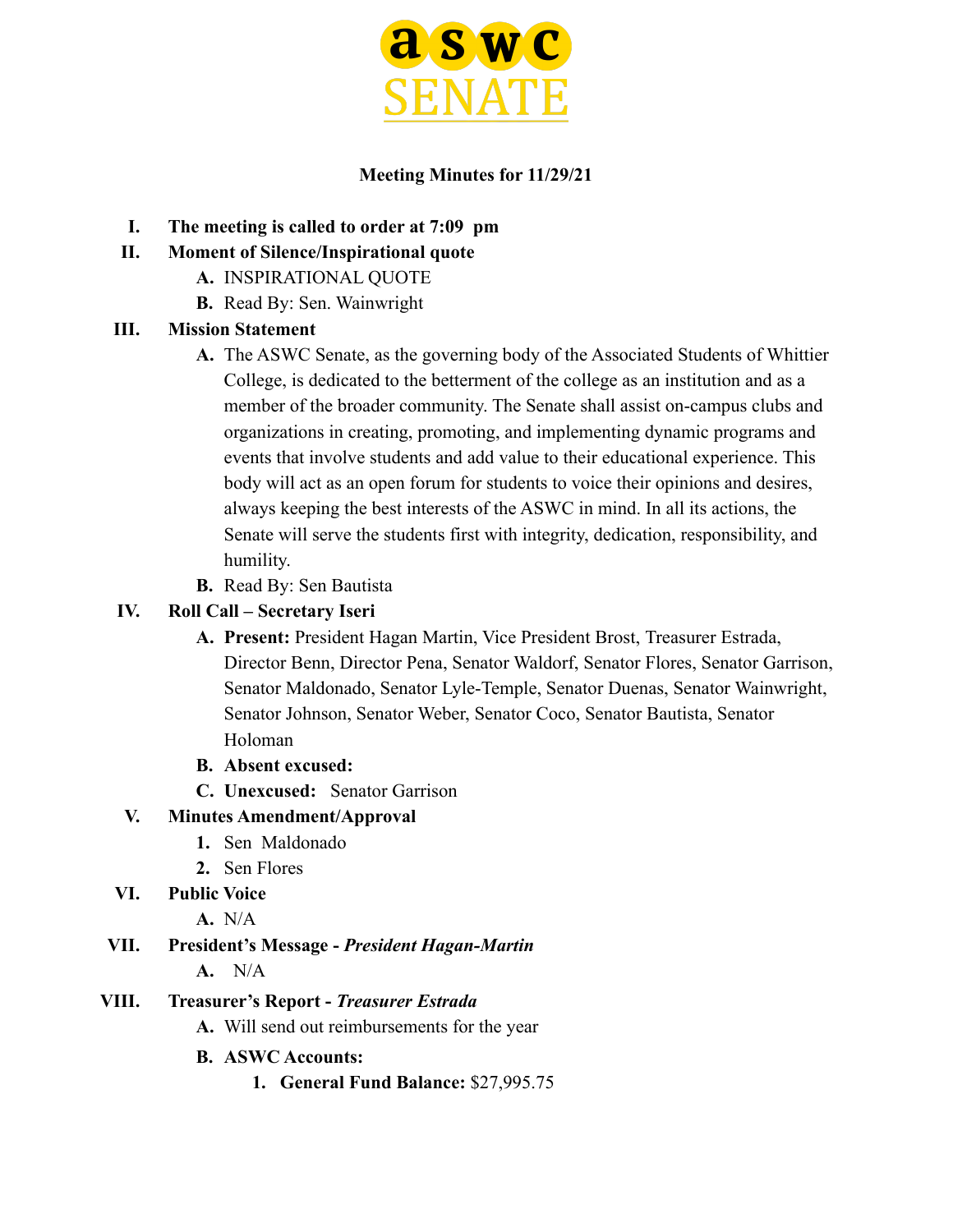

- **2. Operational Account Balance:** \$15,091.25
- **3. Reserve Account Balance:** \$34,631.00
- **4. Allocated Thus Far:** \$127,152.95
- **5. First Readings:** \$0.00
- **6. Daily Calendar Considerations:** \$0.00

### **IX. Constituent Reports**

### **A. Academic Affairs Chair:** *Sen. Waldorf*

- **1.** I helped organize the State of the Senate with the rest of the Campus Relations Committee.
- **2.** PCC pairings were made and the first event was held.
	- a) There were many absences but we are hoping for better attendance for our next event in February.
	- b) I sent out the contact info for all the pairings to everyone in the program so hopefully, pairings will connect before the next meeting.

### **B. First-Year Class Council:** *Sen Holoman*

- **1.** Nothing to report
- **C. Commuter Representative:** *Sen. Flores*
	- **1.** Nothing to report
- **D. Residential Hall Representative:** *N/A*
- **E. Non-Traditional Student Representative:** *N/A*
	- 1.

1.

## **F. 2nd-year Student Body Representative:** *Sen. Maldonado*

- **1.** I helped buy snacks and decorations for State of the Senate with the campus relations committee
	- a) on the day of the event, I helped with set up and clean up
- **2.** I also had a meeting with s constituent about some feedback they have been hearing from students, specifically international students, and the level of engagement at Whittier College
	- a) I offered to help contact the right to department and see what resources and events are available to them

### **G. 3rd-year Student Body Representative:** *N/A*

### **1.**

## **H. 4th- year Student Body Representative:** *Sen. Lyle-Temple*

- 1. People are still unsure of when to get the COVID-19 testing
	- a. Do they need to get it 3 days after they get it from campus?
		- i. Yes, they need to get it 3 days after they get back but before 5 days after they get back.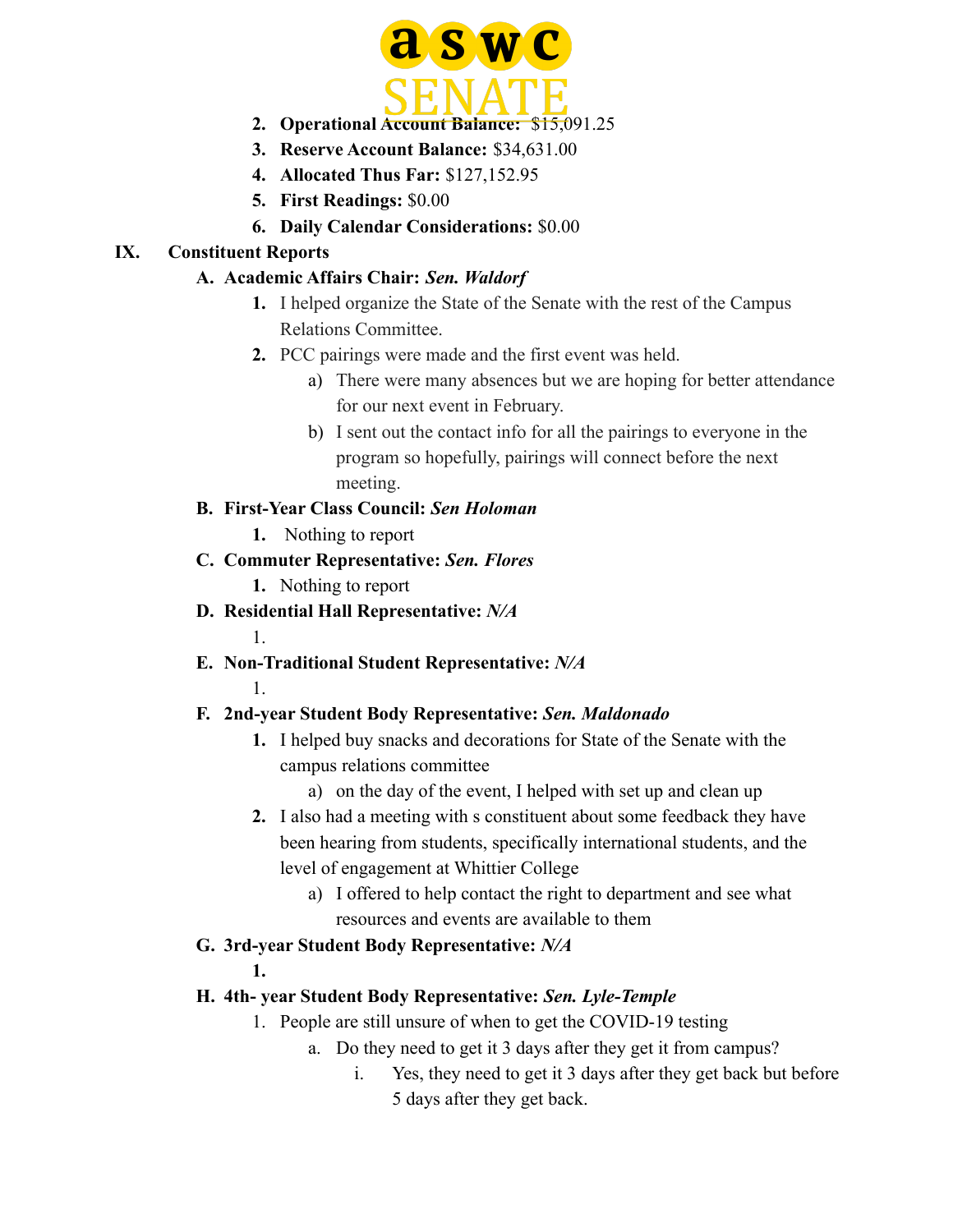

- **I. Inter-Club Council Representative:** *Sen. Bautista*
	- 1. N/A

## **J. Diversity Council Representative:** *Sen. Duenas*

- **1.** What was done this week(11/15-11/19)
	- a) Helping clubs advertise a week of events by posting a flyer (created by Campus Relations Director Benn(thank you)) around campus and on social media
	- b) Engaging with constituents at State of the Senate regarding DC
- **2.** Upcoming activities/plans
	- a) Finalized Diverse Identities Week Mar 7th-11th and have split up clubs between Julie and I to report to
	- b) Last DC meeting will be Dec 3rd at 11 am( will be brief)
- **3.** Future plans for the year
	- a) Host another Diverse Identities Week/Sites of Solidarity event within the Spring Semester
	- b) Foster club collaboration within DC and branch out into having clubs also collaborate with ICC(at least one event within the year)
	- c) Host leadership workshops with presidents on both easier transitions of power within the Spring semester.

## **K. Social Justice Coalition Representative:** *N/A*

### **1.**

## **L. Media Council Representative:** *Sen. Garrison*

**1.** Nothing to report

## **M. Poet Student-Athlete Leadership Academy Male Representative:** *Sen. Coco*

- **1.** Selected to attend a leadership conference for the NCAA as a SCIAC representative.
- **2.** Continue to try to get to know your constituents
- **3.** Focus on developing yourself before you try helping others. If you do not have a strong self-identity, a lot of what you do when you try to extend yourself will fail and not benefit others as much as originally intended
- **4.** Winter sports in session and basketball teams are doing very well
	- a) Men's team is doing really well with an undefeated season so far
- **N. Poet Student-Athlete Leadership Academy Female Representative:** *Sen. Weber*
	- **1.** Nothing to report
- **O. Inter-Society Council Female Representative:** *Sen Johnson*
	- 1. Nothing to report
- **P. Inter-Society Council Male Representative: N/A**
- **X. Committee Reports**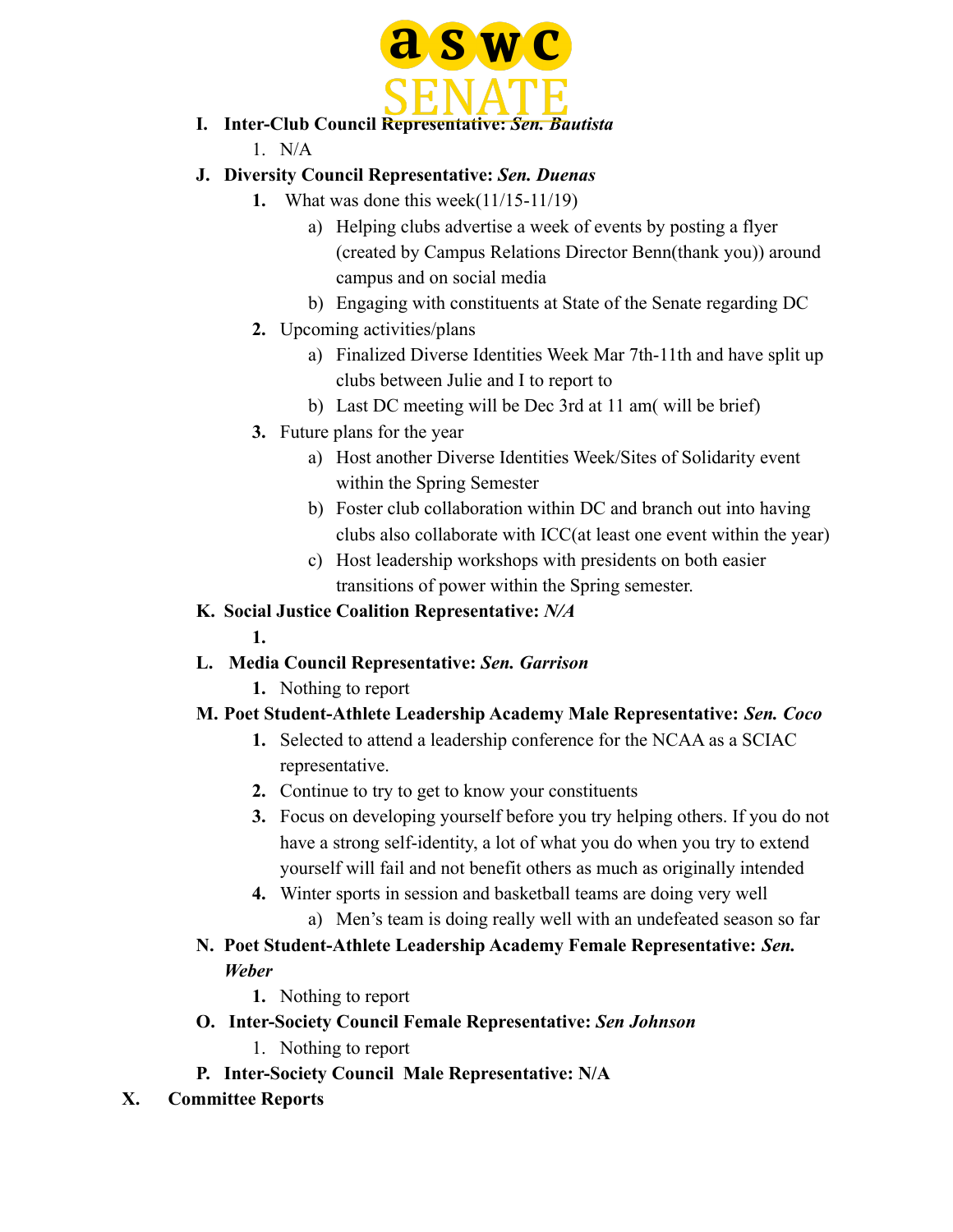

### **A. Administrative –***Vice President Brost*

- **1.** Admin Committee met last week over Zoom and it was our first blended meeting with Elections Committee!
- **2.** We talked about our schedule for Jan term and things we would like to accomplish then as well as over the school year. We are very excited to get started.
- **3.** We will not be meeting this week because this is the last full week of classes and next week is finals.
- **4.** So have a good break everyone and good luck with finals!

## **B. Budget Committee-** *Treasurer Estrada*

**1.** We did not meet due to finals and a lack of

## **C. Campus Relations-** *Director Benn*

- **1.** Hosted our state of the senate, and it went pretty well.
- **2.** Pizza and games were fun
- **3.** Campus relations will meet this Wednesday to do crafts

## **D. Program Board –** *Director Pena*

- **1.** This week we've been working on the midnight breakfast and our holiday social along with beginning to plan for the spring semester.
- **2.** This Friday 5 pm-7 pm in upper and lower campus will be the Program Board campus-wide holiday event
- **3.** Midnight Breakfast will be next week on Monday where we will have crepes and other goodies

## **E. Advocacy-** *President Hagan-Martin*

**1.** N/A

## **F. Elections-** *Secretary Iseri*

- **1.** We have a timeline for the spring semester and are working on finalizing it.
- **2.** We have 2 people who have applied for the Residential Hall representative position and the 3rd year representative
- **3.** We are not meeting tomorrow

## **G. Student Feedback Committee-** *Sen. Maldonado and Sen. Lyle-Temple*

- **1.** Because of helping plan the state of the Senate, the student feedback committee did not meet
- **2.** But as written on Senator Maldonado's constituent report, we received some feedback from international students and how some feel disconnected from campus life
	- a. we wanted to try and contact the right department and ask for their input on the feedback